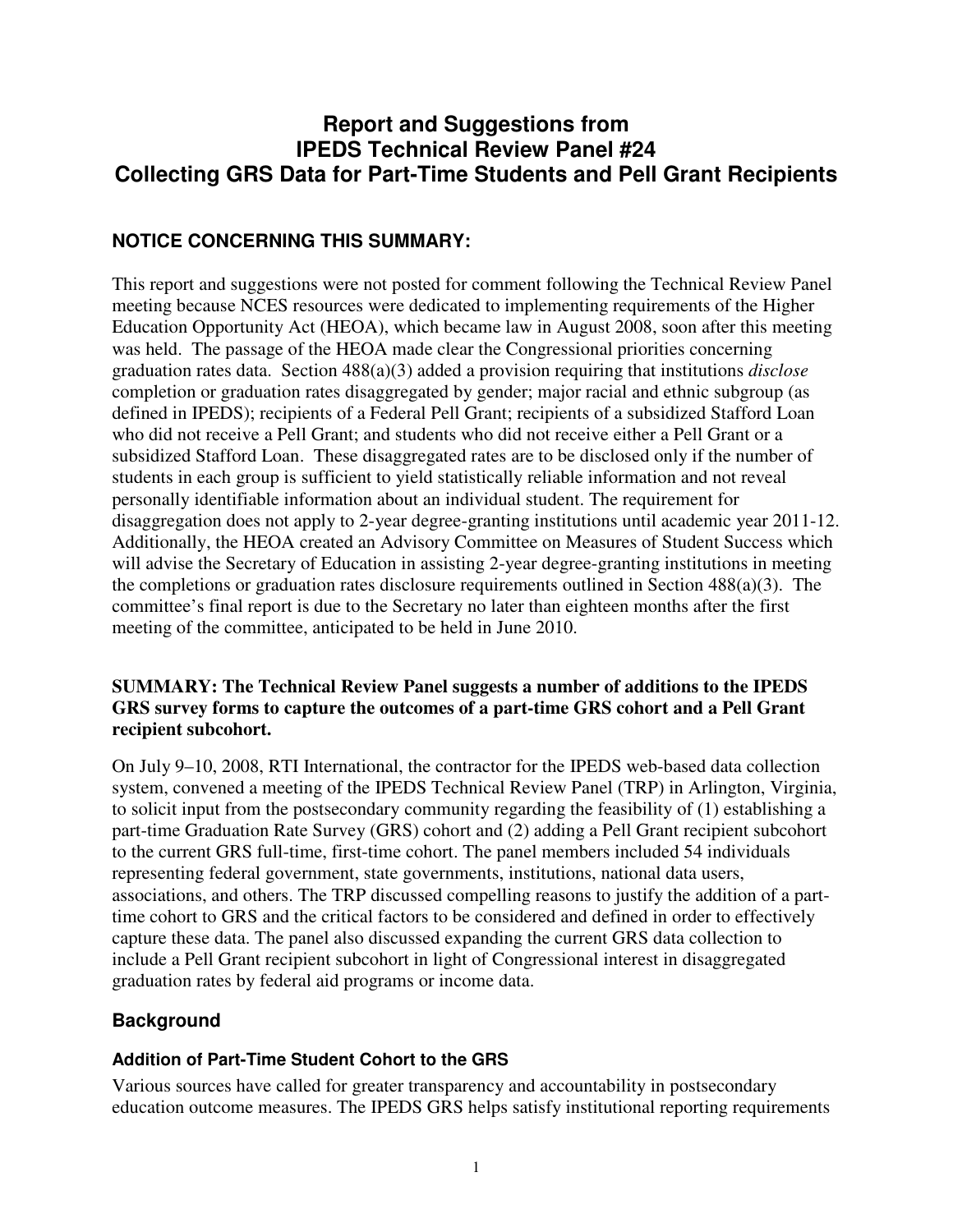of the Student Right-to-Know Act (SRK) by collecting graduation rates data on a cohort of fulltime, first-time degree/certificate-seeking undergraduates. However, approximately 50 percent of first-time students across all sectors are not represented in the current GRS cohort as defined by SRK, including 29 percent of first-time students -- those who attend school on a part-time basis.

Interest in tracking the outcomes of part-time students is growing among policymakers and the postsecondary community. Because the current language of the regulations that implement SRK does not preclude establishing additional cohorts within the current GRS model, RTI International called this meeting of the TRP to discuss incorporating a part-time cohort within the existing GRS reporting structure. Two-year public institutions reported on a part-time, firsttime degree/certificate-seeking cohort from 1997 (the first year GRS data were collected) through 1999. In 2000, when IPEDS became a web-based data collection, the part-time cohort was removed from the survey because it is not required by the SRK.

#### **Addition of a Pell Grant Recipient Subcohort to the GRS**

During the 2006–07 academic year, \$12.8 billion in Pell Grant aid was provided by the Federal government to over 5.1 million full-time and part-time students. In order to assess the effectiveness of this program, the Department of Education has identified a set of measures in the Program Assessment Rating Tool (PART), including the annual persistence (retention) rate and annual completion (graduation) rates for Pell Grant recipients. While retention and completion rate data on Pell Grant recipients are currently available through the Beginning Postsecondary Students (BPS) longitudinal study, BPS cannot provide *annual* measures at the *institutional*  level. At the time this Technical Review Panel meeting was held, it was unclear what requirements concerning reporting or disclosing graduation rates disaggregated by income categories or Federal aid categories would be included in the reauthorization of the Higher Education Act (HEA). See the Notice at the top of this summary for details. An average of 42 percent of full-time, first-time degree/certificate-seeking undergraduate students in the current GRS cohort receive Pell Grants.

## **Discussion**

## **Addition of Part-Time Student Cohort to the GRS**

IPEDS will maintain the current GRS cohort of full-time, first-time students based on SRK requirements regardless of whether additional cohorts of part-time students and Pell Grant recipients are added. The TRP reviewed compelling reasons to capture part-time student activity within the scope of IPEDS and SRK. The panel agreed that tracking the outcomes of part-time students is important for institutions that enroll significant numbers of students on a part-time basis, but also suggested that institutions with smaller populations of students may be exempt from reporting on such a cohort. As for the technical approach for adding a part-time cohort, the panel agreed that it should be a separate and distinct cohort from the full-time SRK cohort. The panel suggested the following approach:

- **Part-time GRS cohort.** Establish two cohorts on the fall reporting census date or on an annual basis, depending on the current practice of the institution:
	- 1. GRS full-time (SRK cohort) students (as currently reported)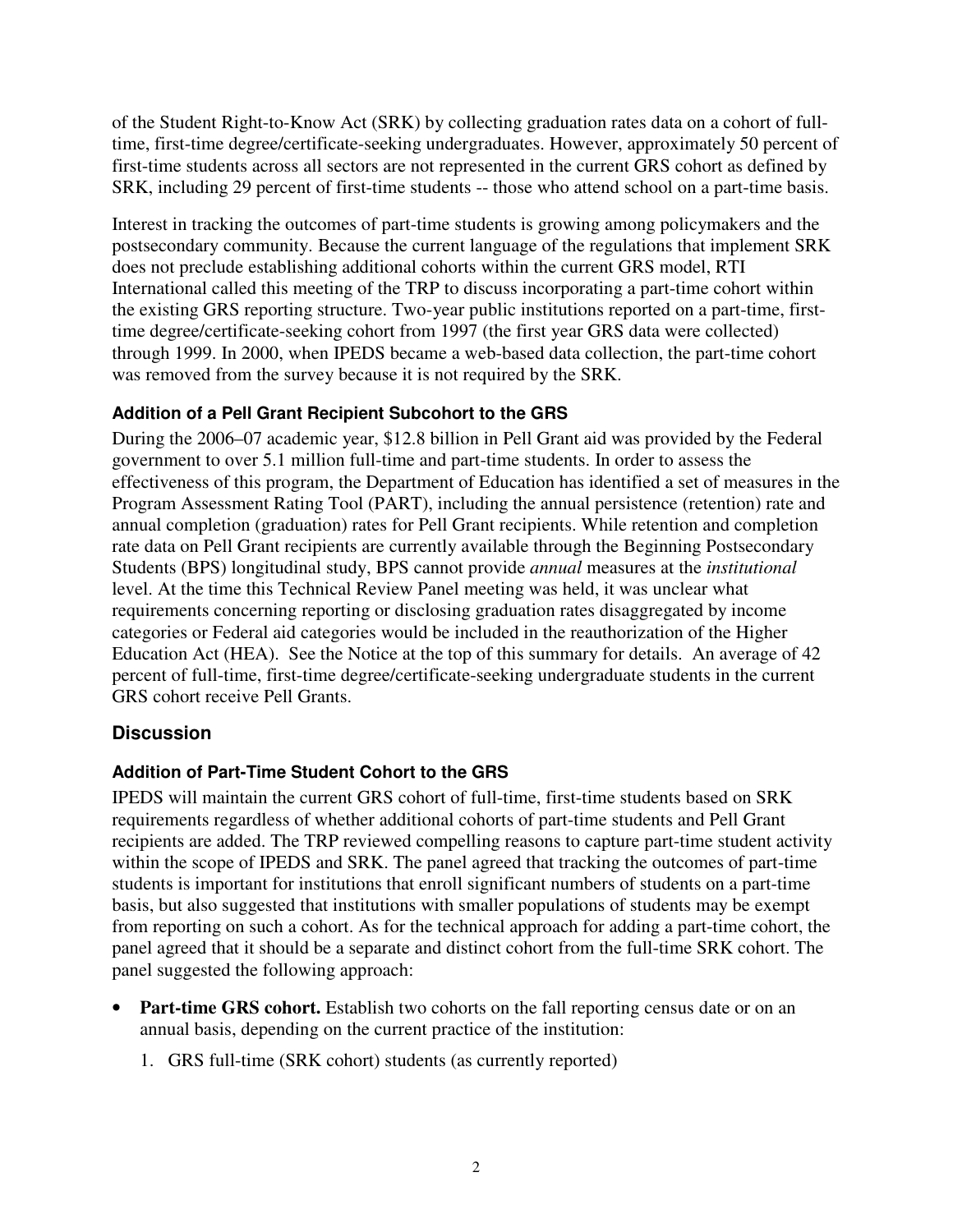- 2. GRS part-time (all additional first-time degree/certificate-seeking) students. After 1 year, students who did not meet the minimum credit threshold (see below) for inclusion in the part-time cohort will be considered exclusions and will no longer remain in the cohort.
- **Minimum credit threshold.** Criteria for inclusion in the part-time cohort should include the following:
	- $\circ$  A minimum threshold of 12 credit hours (or an equivalent number of contact hours) were *attempted* over a 12-month period (fall, spring, summer I, plus summer II; or summer II, fall, spring, plus summer I) based on the institution's calendar. For example, if a student attempted 11 credit hours in the fall semester and none in the spring or summer, the student should not be included in the part-time GRS cohort.

The panel noted that program reporters using a full-year cohort may face difficulty meeting the minimum thresholds for late starters because of continuous enrollment.

Additionally, after excluding from the cohort students who did not meet the prescribed minimum credit threshold, institutions will indicate the percentage that is enrolled in developmental courses only. NCES will calculate the percentage of entering students that is represented by the part-time cohort.

The panel agreed that given the nature of part-time education, it would take longer than 150 percent of normal time to gain a valid measure of the proportion of the part-time cohort who complete their program. Thus, the group suggested that institutions report twice on the part-time cohort:

- Once at 150 percent for all sectors (at the 6-year mark for 4-year institutions and at the 3-year mark for 2-year institutions)
- A second time at the 8-year mark, with 4-year institutions reporting their 8-year rate and with 2-year institutions reporting both their 6-year rate and their 8-year rate on the same form.

**Including transfer-out students in the part-time cohort.** The panel agreed that transfers-out should be reported for the part-time cohort according to the same requirements for reporting them for the current GRS cohort -- if the institution's mission includes substantial preparation for transfer. Reporting transfers-out will be optional for institutions that do not have transfer preparation as part of their mission.

**Optional reporting.** There was a general consensus that 4-year, 2-year, and less-than-2-year institutions with small numbers of part-time students should not be required to track a part-time cohort. The panel suggested that further analysis be conducted in order to determine the appropriate threshold above which institutions should report the new measure. Once such a threshold is established, there would be two points in the reporting at which institutions may be determined to not be required to track the cohort through completion:

1. If, when the initial cohort is established on the Fall Enrollment survey, the minimum threshold of part-time students is not met, the institution will not be required to report parttime cohort data in subsequent surveys.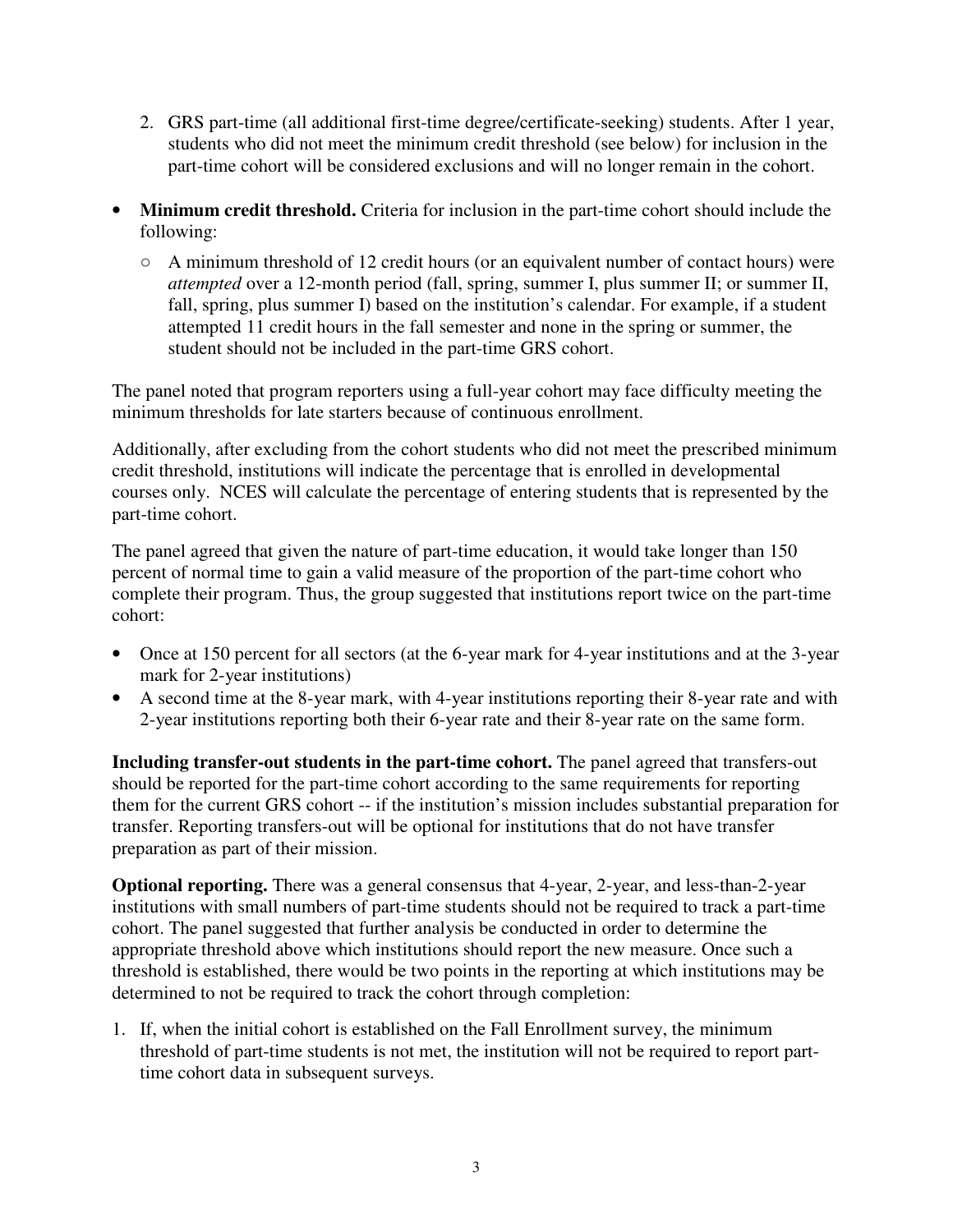2. If, 12 months after the beginning cohort is determined, allowable exclusions reduce the cohort size to below the minimum threshold, the institution will not be required to report part-time cohort data.

In discussions that took place during the TRP, it was apparent that institutions and states are using different definitions for degree/certificate-seeking, and that developmental education has significant implications for reported graduation rates. The TRP suggested that these issues , should be explored further.

## **Addition of a Pell Grant Recipient Subcohort to the GRS**

The panel recognized that, in the end, graduation rates reporting must follow any mandates and regulations that may come out of the reauthorization of the HEA currently before Congress. HEA may require the inclusion of a Pell Grant recipient cohort in the GRS and may address programs other than Pell Grants (e.g., federal loan programs). Because of the complexity of the issue and uncertainty of what Congress will ultimately prescribe, the panel focused its discussion on graduation rates for Pell Grant recipients *only*. See the Notice at the top of this summary for details on HEOA graduation rates disclosure requirements in this area.

**Establishing a Pell Grant recipient cohort.** The panel suggested that the following criteria be used for establishing a Pell grant GRS cohort:

- The Pell Grant cohort should be a *sub*cohort of the existing GRS cohort; that is, start with the GRS cohort of full-time, first-time, degree/certificate undergraduate students
- The subcohort should include those cohort members who received any Pell Grant dollars (disbursements) during the official student financial aid year for the year in which the cohort is established.
- If a Pell Grant was awarded to a student but not disbursed, the student should not be included in the subcohort.

The panel recognized that students in the subcohort may not receive Pell Grants for their entire period of enrollment (beyond the first year) in postsecondary education and that there will be Pell Grant recipients who are not included in the subcohort because they did not receive the Pell grant in the year the subcohort is established (but did in subsequent years).

Additionally, the panel suggested that because many part-time students also receive Pell Grants, *if* a new part-time cohort is established as suggested above, then a Pell Grant subcohort should also be established for part-time students.

**Reporting Pell Grant recipient subcohort by race/ethnicity and gender.** The panel agreed that unless mandated by the HEA, the subcohort should *not* be disaggregated by race/ethnicity and gender because of data validity issues including small cell sizes and reporting difficulties. Ultimately, however, federal legislation will guide the Pell Grant reporting.